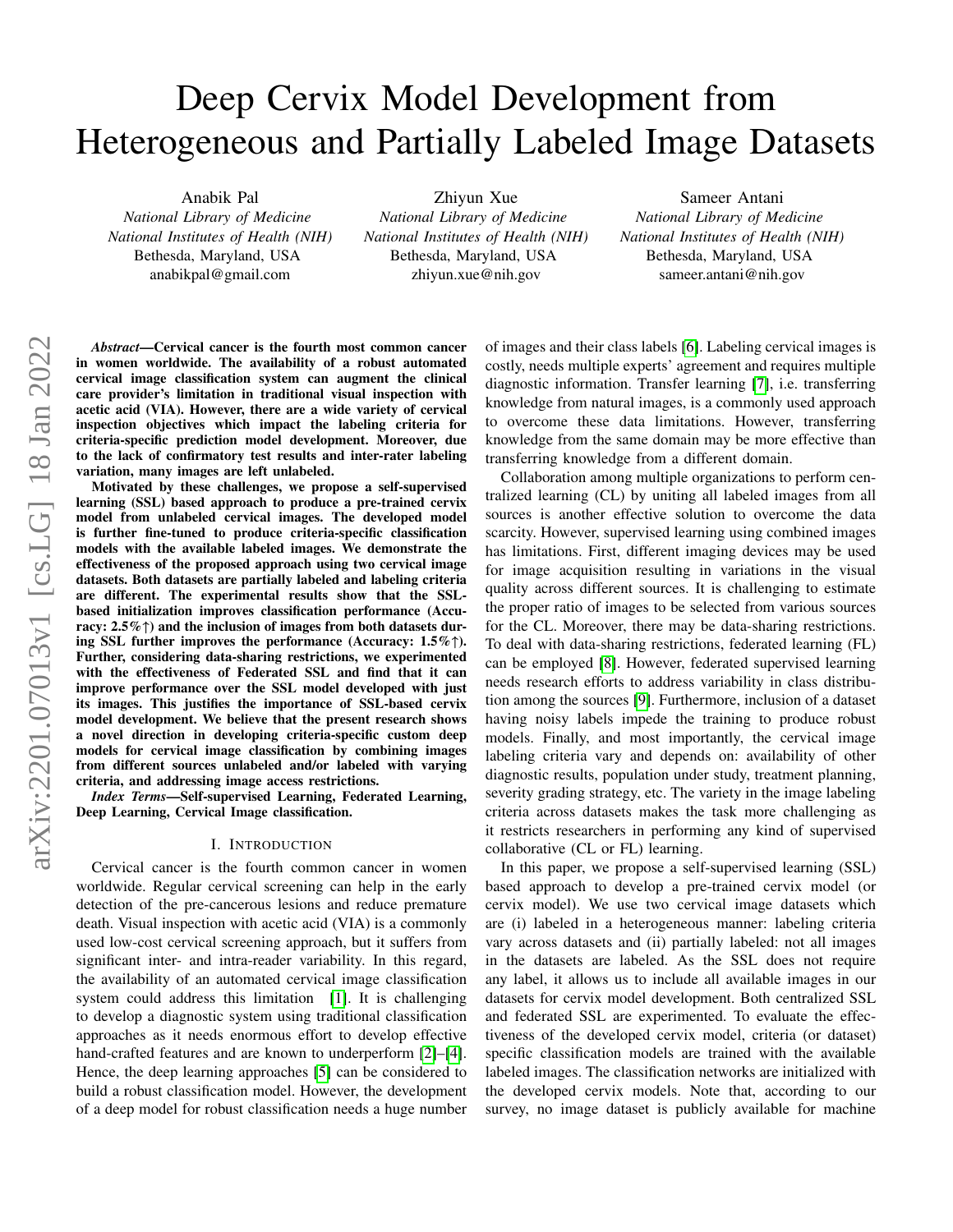learning research towards supporting experts' effort in visual assessment of acetic acid applied cervix and no well-accepted classification network is available for the present task. Hence, we confined our experiments only with the present datasets for the chosen competing algorithms.

In summary, our work is motivated from [\[10\]](#page-3-8) and [\[11\]](#page-3-9). In [\[10\]](#page-3-8), for medical image representation, an encoder-decoder based architecture was used to reconstruct original images from synthetically distorted images. In [\[11\]](#page-3-9), a contrastive learning-based framework is proposed for natural image representation. In contrast to these works, we utilize the framework presented in [\[11\]](#page-3-9) and demonstrate the power of this framework for cervical image representation tasks in both centralized and federated learning schemes. We believe that our work has two key novelties: (a) it is the first work attempting to develop a cervix model from unlabelled images; (b) the first work where Federated Self-Supervised Learning (FSSL) is demonstrated for any medical image representation.

The remainder of the paper is organized as follows: Section [II](#page-1-0) discusses the proposed methodology. The experimental protocol and analysis of experimental results are presented in Section [III](#page-1-1) and Section [IV](#page-2-0) respectively. Finally, Section [V](#page-3-10) concludes the paper.

#### II. METHODS

#### <span id="page-1-4"></span><span id="page-1-0"></span>*A. Self-supervised learning*

Self-supervised learning (SSL) is a discriminative approach for visual representation learning. Developers define a pretext task and develop a deep model which captures the image semantics (i.e. good initialization weights for related domain's downstream tasks) with zero labeling cost. In this paper, we employ a contrastive feature learning algorithm as the pretext task- i.e. all images will be semantically well separated, and an image and its augmented version will be semantically closer [\[11\]](#page-3-9). During SSL training, every mini-batch of size  $2N$  is constructed with N random images and an augmented version of them. The training loss  $(L_{i,j})$  between an image i and its augmented version  $j$  is given as:

$$
L_{i,j} = -\log \frac{\exp(f_i^T f_j/\tau)}{\sum_{i=1}^{2N} 1_{[k \neq i]} \exp(f_i^T f_k/\tau)}
$$
(1)

where  $f_i$  is the feature vector of  $i^{th}$  image;  $1_{[k \neq i]} \in \{0, 1\}$  is an indicator function evaluating to 1 iff  $k \neq i$ ; <sup>T</sup> representation transpose operation and  $\tau$  is a constant. The loss in a minibatch is computed across all pairs constructed with an image and its augmented version.

# <span id="page-1-2"></span>*B. Federated Self-supervised Learning (FSSL)*

Recently, several different data protection laws and regulations (GDPR 2018 by EU, CCPA 2020 in the US, etc) have been created to protect information leakage due to sensitive data sharing (especially medical/banking domain). This motivates the researchers to develop federated learning (FL) algorithms for robust inter-institutional collaborated deep development from the data distributed in multiple institutions (clients) without sharing the raw data [\[8\]](#page-3-6).

In this paper, we experiment with Federated Self-supervised Learning (FSSL) for cervix model development. We perform FSSL in the following two different ways:- (a) Client-Server FSSL (CSFSSL) and (b) Peer-to-Peer FSSL (PPFSSL). The CSFSSL contains multiple clients and a server. In this framework, firstly, the server sends a deep model to all clients. Then independently, at every client, the model is fine-tuned for Eepochs with local data. After that, the updated models from all clients are aggregated at the server and used as the initialized model for the next iteration. This procedure continues until the deep model is trained. Note that, we use weight averaging for model aggregation. On the other hand, in the PPFSSL, SSL is circularly performed- firstly the starting client runs SSL with its own data for E-epochs and then sends the trained model to the next client at which SSL is performed for Eepochs using the received model as starting point and then the updated model is sent to next client and so on. This circular computation is performed for few iterations and the final model is shared among the clients.

#### *C. Proposed Approach: Cervical Model Development*

In this paper, we use centralized SSL (CSSL) and two different variants of FSSL presented in Sec [II-B](#page-1-2) for cervix model development. The block diagram of the CSSL, CS-FSSL, and PPFSSL are shown in Fig [1](#page-1-3) (a), Fig [1](#page-1-3) (b) and Fig [1](#page-1-3) (c) respectively. All methods use contrastive feature learning-based SSL presented in Sec [II-A](#page-1-4) for cervical model development. We perform flip (horizontal and vertical) axis, rotation, random shift, and random zoom, gamma changing, and brightness changing to get the augmented version of an image.

<span id="page-1-3"></span>

Fig. 1: Block diagram of the SSL training system- (a) Centralized SSL (CSSL) (b) Client-Server FSSL (CSFSSL) and (c) Peer-to-Peer FSSL (PPFSSL).

#### III. EXPERIMENTAL PROTOCOL

#### <span id="page-1-1"></span>*A. Dataset description*

National Cancer Institute (NCI) at the US National Institutes of Health (NIH) conducted two different cohort studies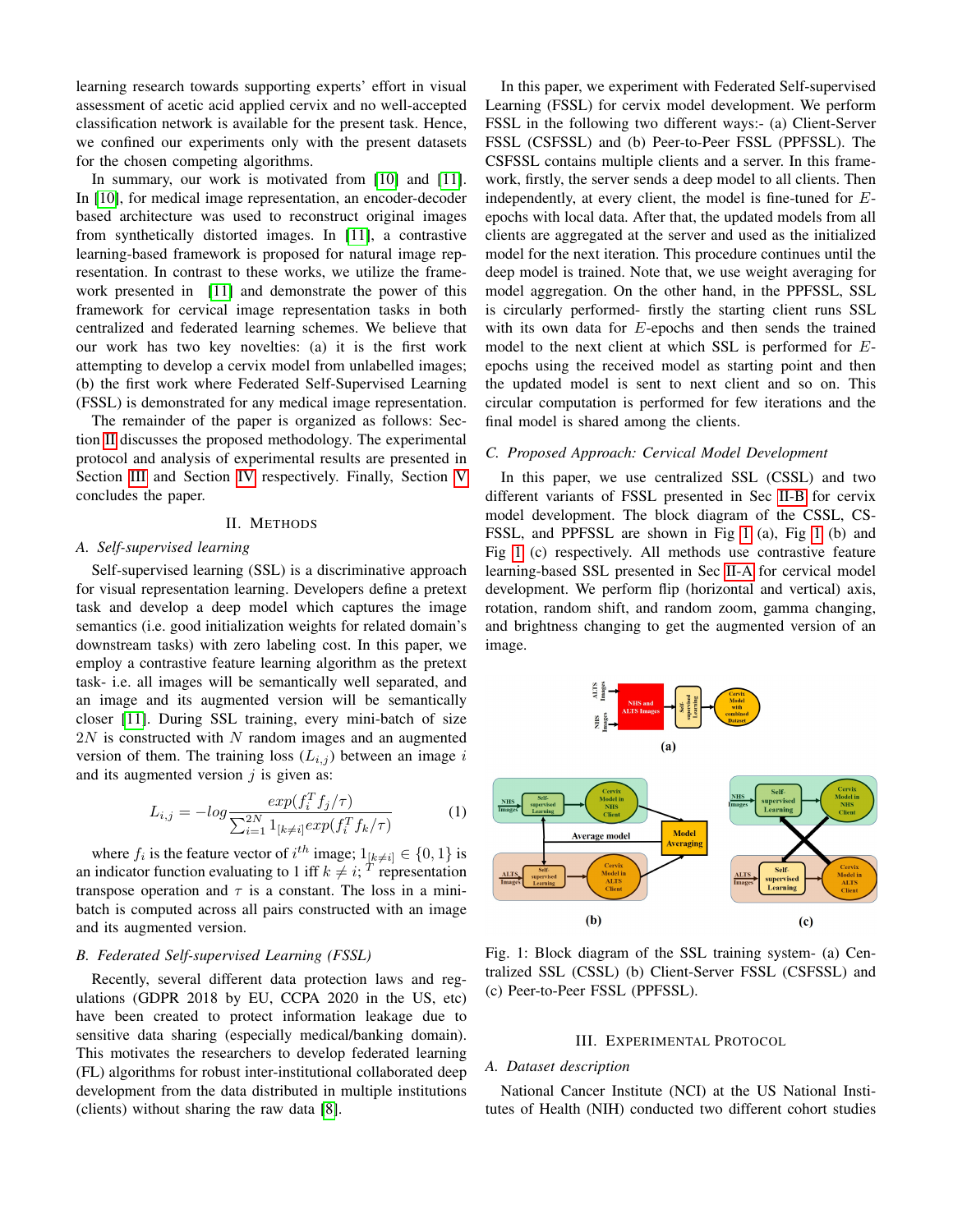TABLE I: Data set splits.

<span id="page-2-2"></span>

| Split | Class   | Patients   |      |            | Labeled Images | Total Images |      |
|-------|---------|------------|------|------------|----------------|--------------|------|
|       |         | <b>NHS</b> | ALTS | <b>NHS</b> | ALTS           | <b>NHS</b>   | ALTS |
| Train | Case    | 91         | 124  | 182        | 248            | 2029         | 3145 |
|       | Control | 181        | 242  | 361        | 481            |              |      |
| Valid | Case    | 22         | 31   | 44         | 62             | 520          | 791  |
|       | Control | 45         | 60   | 90         | 120            |              |      |
| Test  | Case    | 25         | 34   | 49         | 68             |              |      |
|       | Control | 50         | 65   | 99         | 130            |              |      |

(NHS [\[12\]](#page-4-0) and ALTS [\[13\]](#page-4-1)) for cervical examination. During these studies, in every visit, two images of the acetic acid applied cervix are captured. For the present research, NCI provides us a subset of images collected during these studies. The dataset containing NHS images is referred to as NHS dataset and the dataset containing ALTS images is referred to as ALTS dataset. NCI scientists labeled a subset of images available in NHS and ALTS datasets as case (disease) or control (non-disease) based on the availability of several screening and diagnostic information (like visual assessment, HPV, cytology, histopathology, colposcopy, etc). Different criteria were used to label these two datasets as the study objectives differs<sup>[1](#page-2-1)</sup>. For our research, we split both NHS and ALTS datasets at the woman level into three disjoint subsetstrain, validation, and test. The training images are used for model training, the validation images are used for training hyper-parameter selection, and the test images are used for classification performance evaluation. The split-wise number of patients, number of labeled images, and total available images (including labeled images) for the datasets are given in Table [I.](#page-2-2)

#### *B. Network architecture*

We use ResNet-50 as a backbone network architecture. For SSL approaches, firstly, the top 1000-way classification layer is removed and a dense layer with a ReLU activation is added. The dense layer serves as the image representation vector. We vary the number of neurons among [64, 128, 256] for this layer and empirically decide to set it 64 as we obtain very close performances. For preparing the classification model, we remove the dense layer and put a single output neuron with sigmoid activation. The output obtained from the sigmoid layer is the case probability. The classification network is fully finetuned with the prepared cervix model.

#### <span id="page-2-3"></span>*C. Competing methods*

The paper aims to develop a cervix model, i.e., weight initialization method for cervical image classification network. We compare among six different approaches (i) **Random**: network weights are randomly initialized. (ii) ImageNet: network weights are taken from the pre-trained ImageNet classification model- knowledge is transferred from natural images. (iii) Self-supervised Learning (SSL): SSL is employed

<span id="page-2-1"></span><sup>1</sup>NHS was from general population study, and ALTS was from triage study in colposcopic clinics.

with the available images in a dataset. (iv) **Centralized Self**supervised Learning (CSSL): All images from both datasets are combined to train the SSL as shown in Fig  $1(a)$ . (v) Client-Server Federated Self-supervised Learning (CSF-SSL): Images are not shared, client SSL models are aggregated in the server (see Fig [1\(](#page-1-3)b)). (vi) Peer-to-Peer Federated Self-supervised Learning (PPFSSL): Image are not shared, circularly SSL based fine-tuning is performed among the clients (see Fig [1\(](#page-1-3)c)).

#### *D. Parameter Settings*

We vary the network hyper-parameters for both SSL and classification model training and choose the best hyperparameters based on the validation loss. The SSL networks are trained with following parameters: learning rate 0.01, weight decay =  $1e - 5$ , momentum = 0.9,  $\tau = 0.1$  (See Eq 1), epochs = 50 and the classification networks are trained with following hyper-parameters: learning rate 0.001, weight decay  $= 1e - 6$ , momentum = 0.09, epochs = 50, batch size =4. In both SSL and classification model training, we randomly shuffle images during batch construction. The learning stops when the validation loss is not decreasing for 5 epochs. We use reverse class weighting to address the class imbalance issue in classification model training.

## *E. Implementation*

The Keras [\[14\]](#page-4-2) deep learning tool-kit is used for implementing the networks. The networks are trained with 2 GeForce RTX 2080 Ti GPUs installed with an Intel(R) Xeon(R) Gold 5218 CPU (@ 2.30GHz). We implement federated learning in the same computing resources as sequential processes.

## *F. Evaluation metrics*

In this paper, we evaluate the performance of the datasetspecific classification models produced from the supervised learning with the varying initialization approaches mentioned in Sec [III-C.](#page-2-3) The following four quantitative evaluation metrics are computed for performance comparison: (1) Accuracy (ACC), (2) Recall, (3) Precision, (4) F1-Score.

## <span id="page-2-0"></span>IV. EXPERIMENTAL RESULTS AND DISCUSSION

<span id="page-2-4"></span>

Fig. 2: Receiver Operating Curve (ROC): (a) NHS and (b) ALTS. The numeric values represent the AUC values for the classifiers with considered initialization.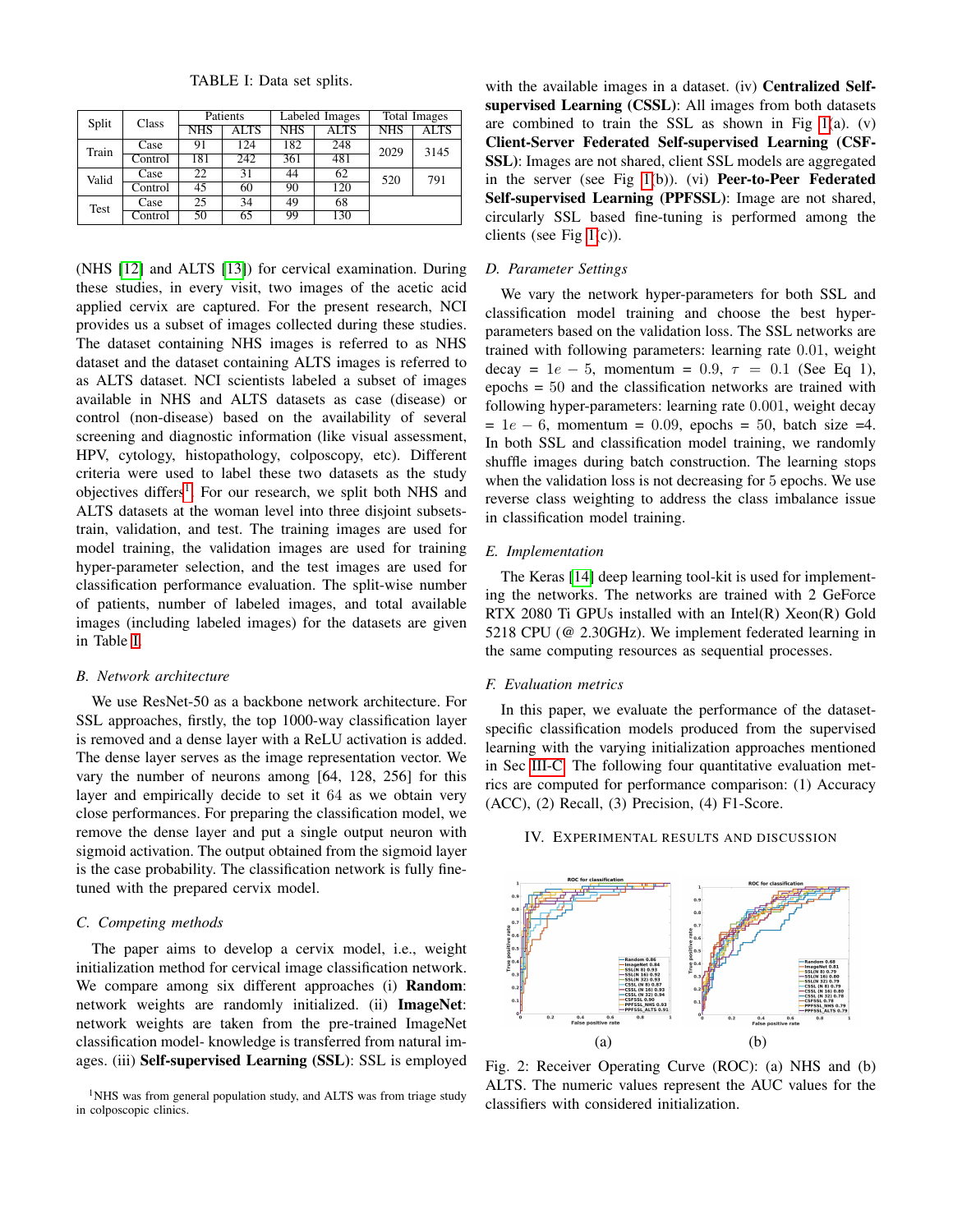TABLE II: Performance evaluation

<span id="page-3-11"></span>

|                          |       |        | <b>NHS</b> |          | <b>ALTS</b> |        |           |          |  |  |  |  |
|--------------------------|-------|--------|------------|----------|-------------|--------|-----------|----------|--|--|--|--|
| Initialization<br>Method | ACC   | Recall | Precision  | F1 Score | <b>ACC</b>  | Recall | Precision | F1 Score |  |  |  |  |
| Random                   | 79.73 | 0.5306 | 0.7879     | 0.6341   | 76.77       | 0.5735 | 0.6964    | 0.6290   |  |  |  |  |
| ImageNet                 | 80.41 | 0.4898 | 0.8571     | 0.6234   | 77.78       | 0.5588 | 0.7308    | 0.6333   |  |  |  |  |
| SSL(N 8)                 | 83.11 | 0.6327 | 0.8158     | 0.7126   | 79.80       | 0.7206 | 0.7000    | 0.7101   |  |  |  |  |
| SSL (N 16)               | 83.11 | 0.6939 | 0.7727     | 0.7312   | 80.30       | 0.6029 | 0.7736    | 0.6777   |  |  |  |  |
| SSL (N 32)               | 83.11 | 0.6531 | 0.8000     | 0.7191   | 79.29       | 0.6176 | 0.7368    | 0.6720   |  |  |  |  |
| $CSSL$ $(N 8)$           | 86.49 | 0.7143 | 0.8537     | 0.7778   | 81.82       | 0.7794 | 0.7162    | 0.7465   |  |  |  |  |
| CSSL(N16)                | 85.81 | 0.7551 | 0.8043     | 0.7789   | 81.31       | 0.6324 | 0.7818    | 0.6992   |  |  |  |  |
| CSSL (N 32)              | 85.14 | 0.7959 | 0.7647     | 0.7800   | 81.31       | 0.6471 | 0.7719    | 0.7040   |  |  |  |  |
| <b>CSFSSL</b>            | 84.46 | 0.6735 | 0.8250     | 0.7416   | 79.80       | 0.6912 | 0.7121    | 0.7015   |  |  |  |  |
| PPFSSL NHS               | 84.46 | 0.7347 | 0.7826     | 0.7579   | 80.81       | 0.6618 | 0.7500    | 0.7031   |  |  |  |  |
| PPFSSL ALTS              | 84.46 | 0.7755 | 0.7600     | 0.7677   | 80.30       | 0.6618 | 0.7377    | 0.6977   |  |  |  |  |

The Receiver Operating Curves (ROC) for all supervised classifiers for both NHS and ALTS datasets developed with varying initialization approaches are shown in Fig [2.](#page-2-4) The quantitative classification performance (performed with the metrics mentioned in Sec [III-C\)](#page-2-3) for the same is shown in Table [II.](#page-3-11) According to Table [II,](#page-3-11) we find that ImageNet initialization improves the accuracy for both datasets but recalls did not improve. The cervical image classification model initialization with SSL based approach is more effective than the ImageNet weights. In the SSL approach, for the NHS dataset, best accuracy, recall, and F1\_Score are obtained when  $N = 16$ ; and best precision is received when  $N = 8$ . In the SSL approach for ALTS dataset, best accuracy and precision are obtained when  $N = 16$ ; best recall and F1\_Score are obtained when  $N = 8$ . According to our experimental results, we observe a noticeable performance improvement in using SSL. Thus the experimental results justify the importance of SSL-based cervical model development. The CSSL based initialization approach further improves the performance of SSL for both datasets. This observation supports the development of the cervix model uniting images from both datasets. We find that for CSSL, in general,  $N = 8$  produces the best performance in both NHS and ALTS. Hence, we evaluate the performance of both Federated Self-Supervised Learning (FSSL) models for  $N = 8$ . For CSFSSL, we vary the value of E i.e. local model updating for 1, 5, 10 and find that  $E = 1$  provides us the best result which is reported in the ninth row of Table [II.](#page-3-11) For PPFSSL, we opt two approaches. The first approach starts SSL training with NHS (called PPFSSL\_NHS) images and the other approach starts SSL training with ALTS (called PPFSSL\_ALTS) images. We set  $E = 1$  for experimental similarity, and the classification performance with this model initialization is listed in the tenth and eleventh rows of Table [II.](#page-3-11) We find that both PPFSSL and CSFSSL produce comparative performance and in general, federated SSL produces better results than SSL with images in its own dataset. This justifies the effectiveness of FSSL in addressing data sharing constraints in cervix model development.

## V. CONCLUSION AND SCOPE OF FUTURE WORK

<span id="page-3-10"></span>This paper discusses the challenges behind cervical image analysis due to labeling unavailability and variability and presents a novel direction to address them. Experimental results shows that the self-supervised learning algorithm is proved to be an efficient and effective candidate to deal with the label scarcity as well as the labeling variability. In addition, the experimentations on Federated Self-Supervised Learning shed into light to deal with the data-sharing restrictions. To the best of our knowledge, this is the first attempt to develop a cervix model in light of a domain-specific pre-trained model for task-specific fine-tuning.

The development of an improved cervix model by uniting larger datasets from different sources independent of labeling criteria, unavailability of labels, and different imaging devices is the immediate future scope of this work. The cervical image datasets for which the labeling efforts made by researchers at NCI are in progress will be used for this research. The engineering implementation of federated learning to work in a real scenario is another important future work. The presented idea can be employed by other medical image analysis tasks for utilizing unlabeled data and providing the same domain transfer learning.

## VI. ACKNOWLEDGEMENT

We are very much grateful to Dr. Mark Schiffman of the Division of Cancer Epidemiology and Genetics, National Cancer Institute, National Institutes of Health, and his team for providing us the images and labels used in this paper.

#### **REFERENCES**

- <span id="page-3-0"></span>[1] L. Hu, D. Bell, S. Antani, Z. Xue, K. Yu, M. P. Horning, N. Gachuhi, B. Wilson, M. S. Jaiswal, B. Befano, L. R. Long, R. Herrero, M. H. Einstein, R. D. Burk, M. Demarco, J. C. Gage, A. C. Rodriguez, N. Wentzensen, and M. Schiffman, "An Observational Study of Deep Learning and Automated Evaluation of Cervical Images for Cancer Screening," *JNCI: Journal of the National Cancer Institute*, vol. 111, no. 9, pp. 923–932, 01 2019.
- <span id="page-3-1"></span>[2] Y. Srinivasan, B. Nutter, S. Mitra, B. Phillips, and E. Sinzinger, "Classification of cervix lesions using filter bank-based texture mode," in *19th IEEE Symposium on Computer-Based Medical Systems (CBMS'06)*, 2006, pp. 832–840.
- [3] E. Kim and X. Huang, *A Data Driven Approach to Cervigram Image Analysis and Classification*. Dordrecht: Springer Netherlands, 2013, pp. 1–13.
- <span id="page-3-2"></span>[4] K. Fernandes, J. S. Cardoso, and J. Fernandes, "Automated methods for the decision support of cervical cancer screening using digital colposcopies," *IEEE Access*, vol. 6, pp. 33 910–33 927, 2018.
- <span id="page-3-3"></span>[5] G. Litjens, T. Kooi, B. E. Bejnordi, A. A. A. Setio, F. Ciompi, M. Ghafoorian, J. A. van der Laak, B. van Ginneken, and C. I. Sánchez, "A survey on deep learning in medical image analysis," *Medical Image Analysis*, vol. 42, pp. 60 – 88, 2017. [Online]. Available: <http://www.sciencedirect.com/science/article/pii/S1361841517301135>
- <span id="page-3-4"></span>[6] T. Ching, D. S. Himmelstein, B. K. Beaulieu-Jones, A. A. Kalinin, B. T. Do, G. P. Way, E. Ferrero, P.-M. Agapow, M. Zietz, M. M. Hoffman, W. Xie, G. L. Rosen, B. J. Lengerich, J. Israeli, J. Lanchantin, S. Woloszynek, A. E. Carpenter, A. Shrikumar, J. Xu, E. M. Cofer, C. A. Lavender, S. C. Turaga, A. M. Alexandari, Z. Lu, D. J. Harris, D. DeCaprio, Y. Qi, A. Kundaje, Y. Peng, L. K. Wiley, M. H. S. Segler, S. M. Boca, S. J. Swamidass, A. Huang, A. Gitter, and C. S. Greene, "Opportunities and obstacles for deep learning in biology and medicine." *Journal of the Royal Society, Interface*, April, 2018.
- <span id="page-3-5"></span>[7] Q. Yang, Y. Zhang, W. Dai, and S. J. Pan, *Transfer Learning*. Cambridge University Press, 2020.
- <span id="page-3-6"></span>[8] Q. Yang, Y. Liu, Y. Cheng, Y. Kang, T. Chen, and H. Yu, 2019.
- <span id="page-3-7"></span>[9] M. Yang, A. Wong, H. Zhu, H. Wang, and H. Qian, "Federated learning with class imbalance reduction," 2020.
- <span id="page-3-8"></span>[10] Z. Zhou, V. Sodha, J. Pang, M. B. Gotway, and J. Liang, "Models genesis," *Medical Image Analysis*, vol. 67, p. 101840, 2021.
- <span id="page-3-9"></span>[11] T. Chen, S. Kornblith, M. Norouzi, and G. Hinton, "A simple framework for contrastive learning of visual representations," in *Proceedings of the 37th International Conference on Machine Learning*, ser. Proceedings of Machine Learning Research, H. D. III and A. Singh, Eds., vol. 119. Virtual: PMLR, 13–18 Jul 2020, pp. 1597–1607.